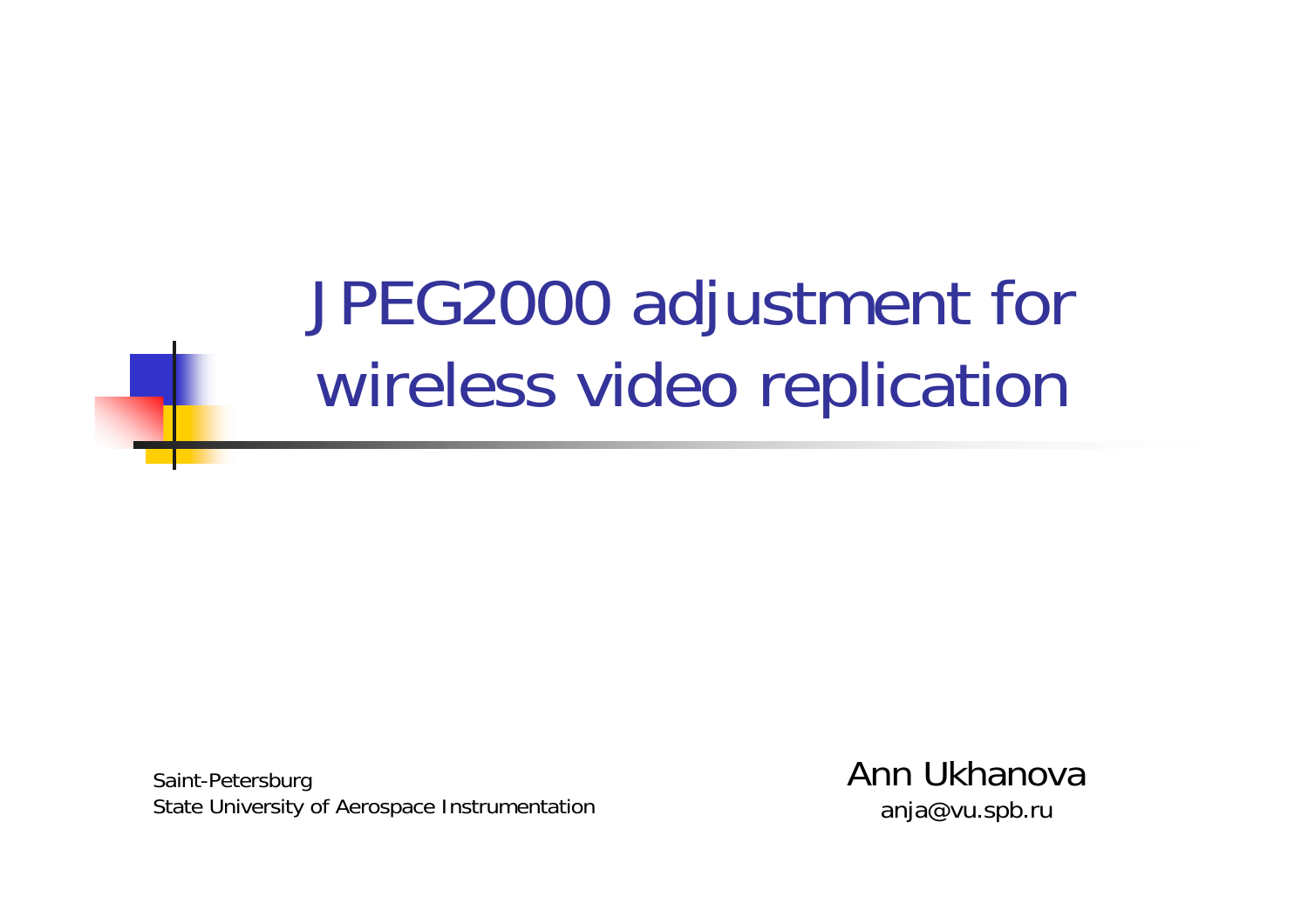# **Outline**

- **Service Service** ■ System requirements
- **Compression for wireless replication**
- **JPEG2000 scheme**
- **Service Service** ■ JPEG2000 complexity decreasing
- ■ Rate & quality control algorithm
- **Performance results**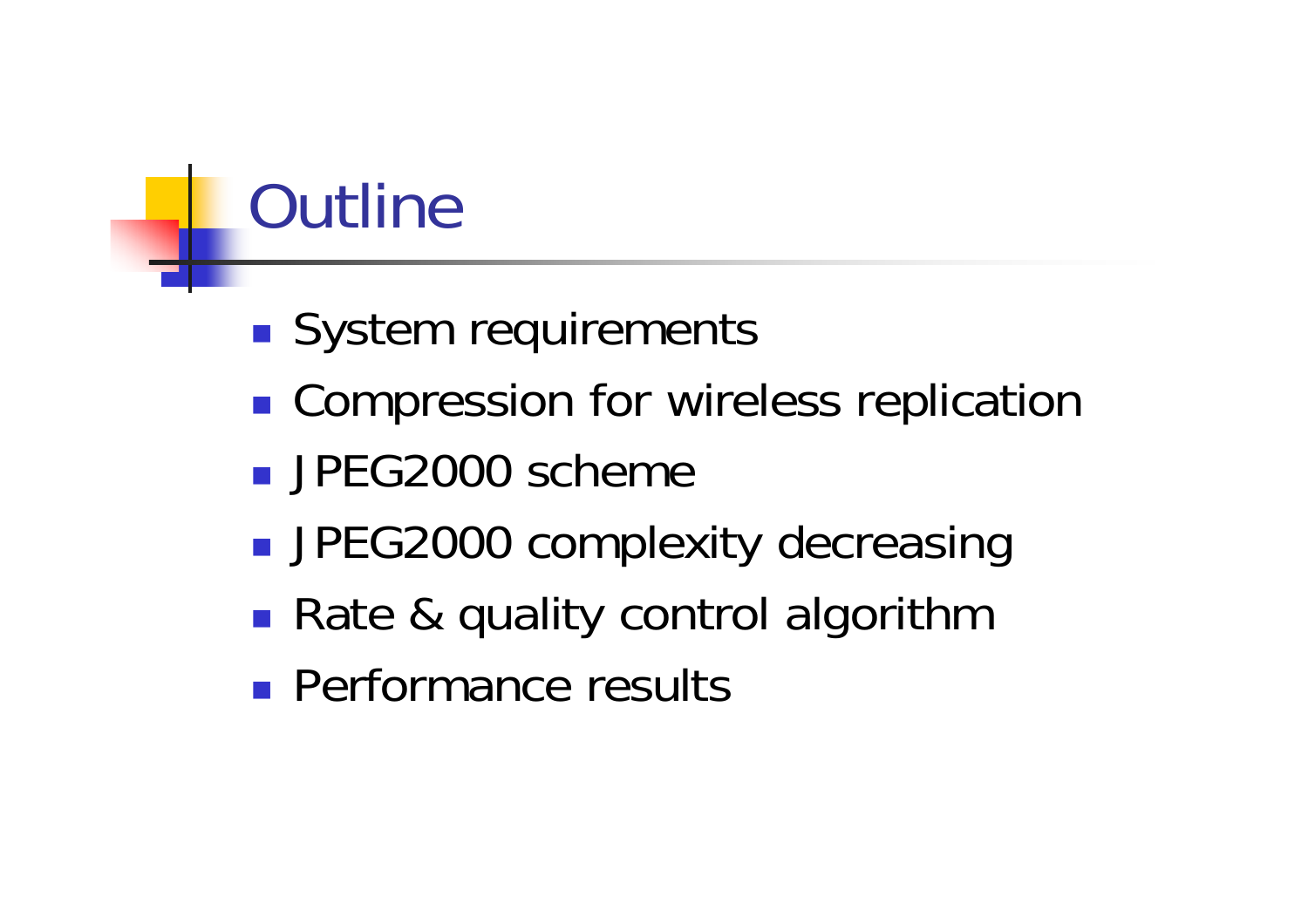# Cable Replacement

- Ξ Video compression for wireless replication
	- $\blacksquare$ Tiny codec for cable replacement: 3-5m, p2p
	- П Scalable & distributed compression: 3-20m, p2mp, range-based QoS

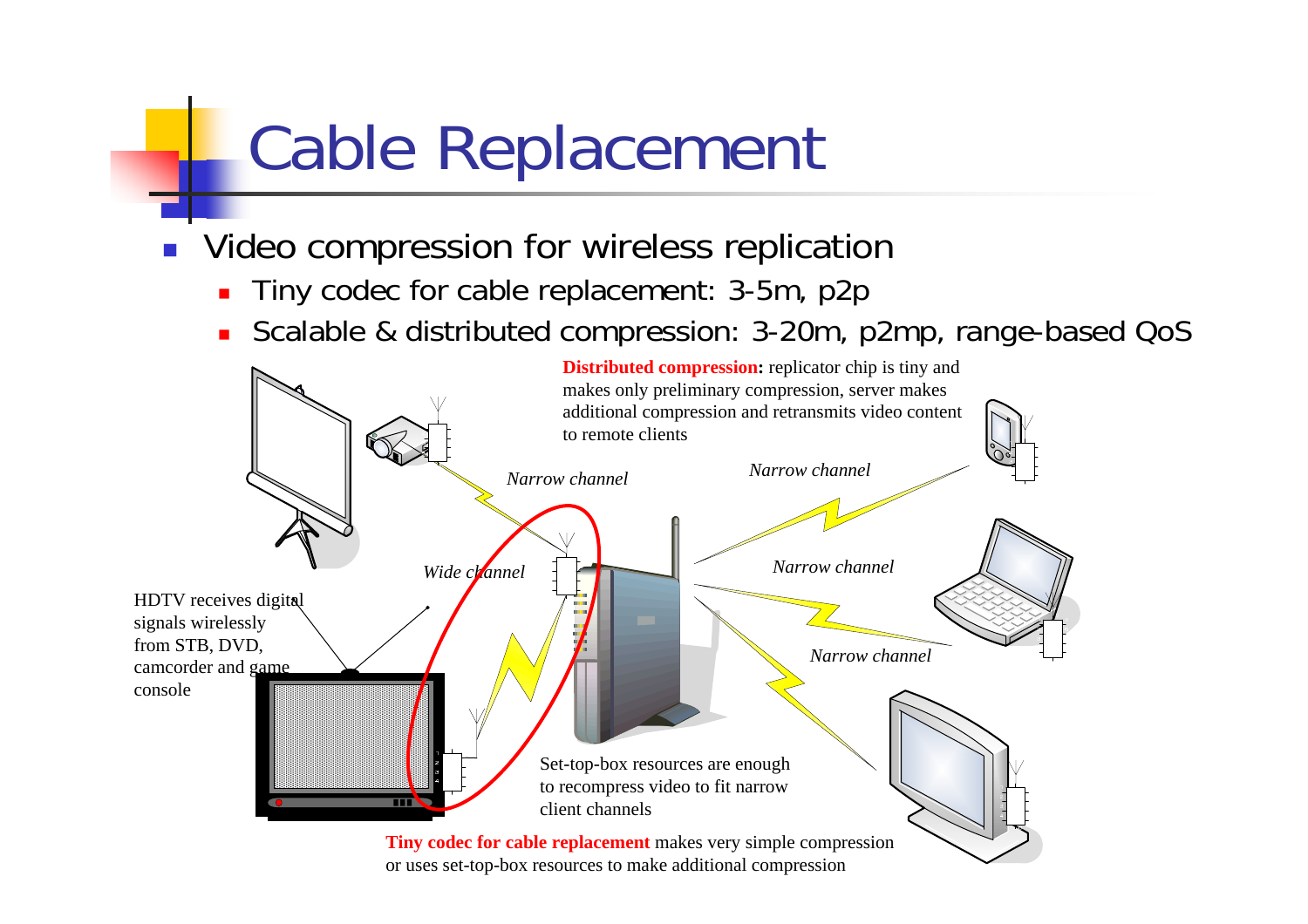# System requirements

- $\mathcal{L}_{\mathcal{A}}$ ■ High performance video (HDTV, 1080i/60, 1920x1080, 24 bpp)
	- High quality
- **Real time coding/decoding** 
	- Delay  $\rightarrow$  min
- **Cheap device** 
	- $\overline{\phantom{a}}$  Complexity  $\rightarrow$  min
- **Nireless channel orientation** 
	- Rate Control
	- Compression Ratio ~ 10.0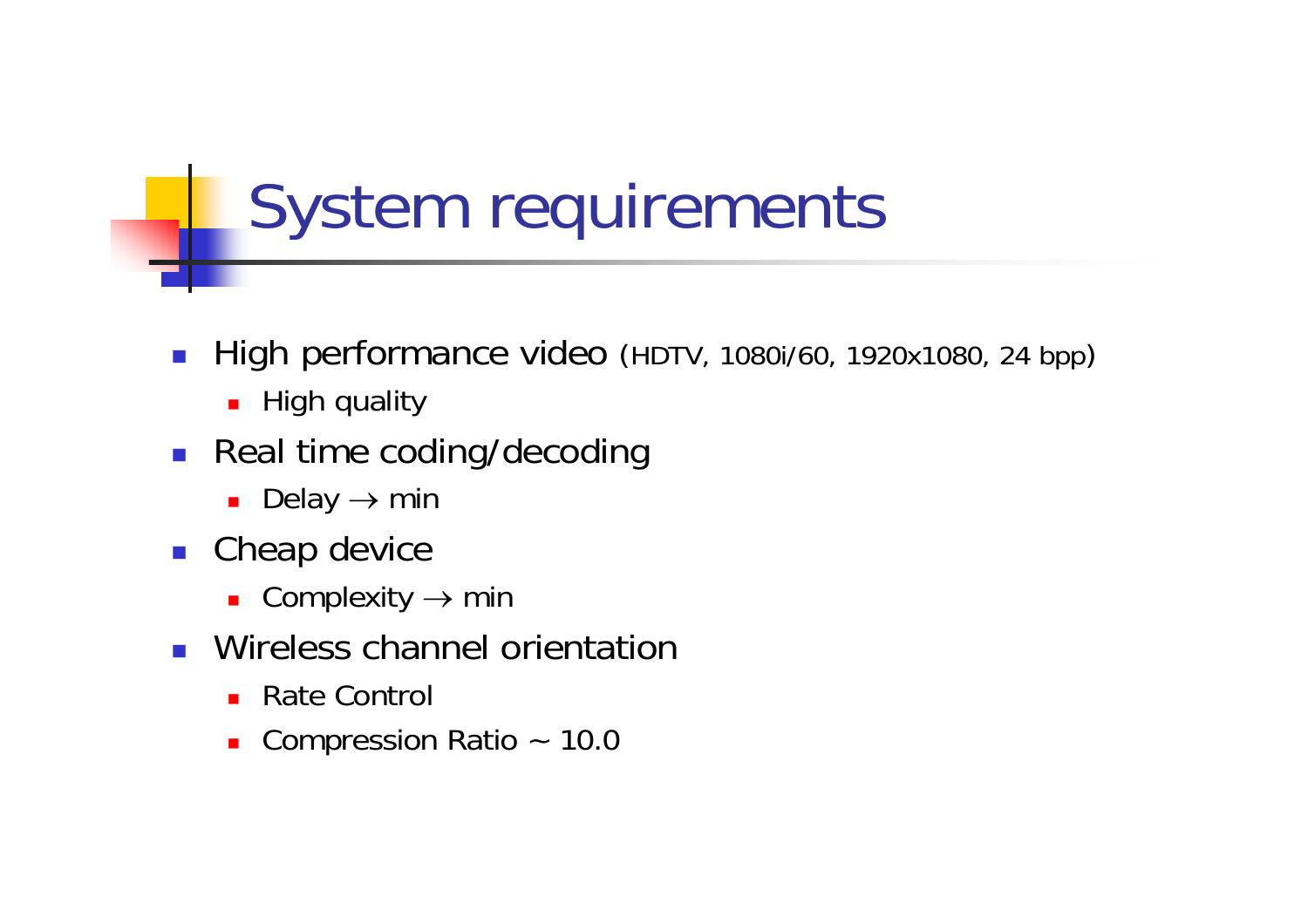## Compression algorithm requirements

What are the primary parameters of the good algorithm for this system?

- **Low complexity**
- **Low memory consumption**
- **High compression rate**
- Rate control
- **E** Scalability
- **Progressiveness**
- **Packetization**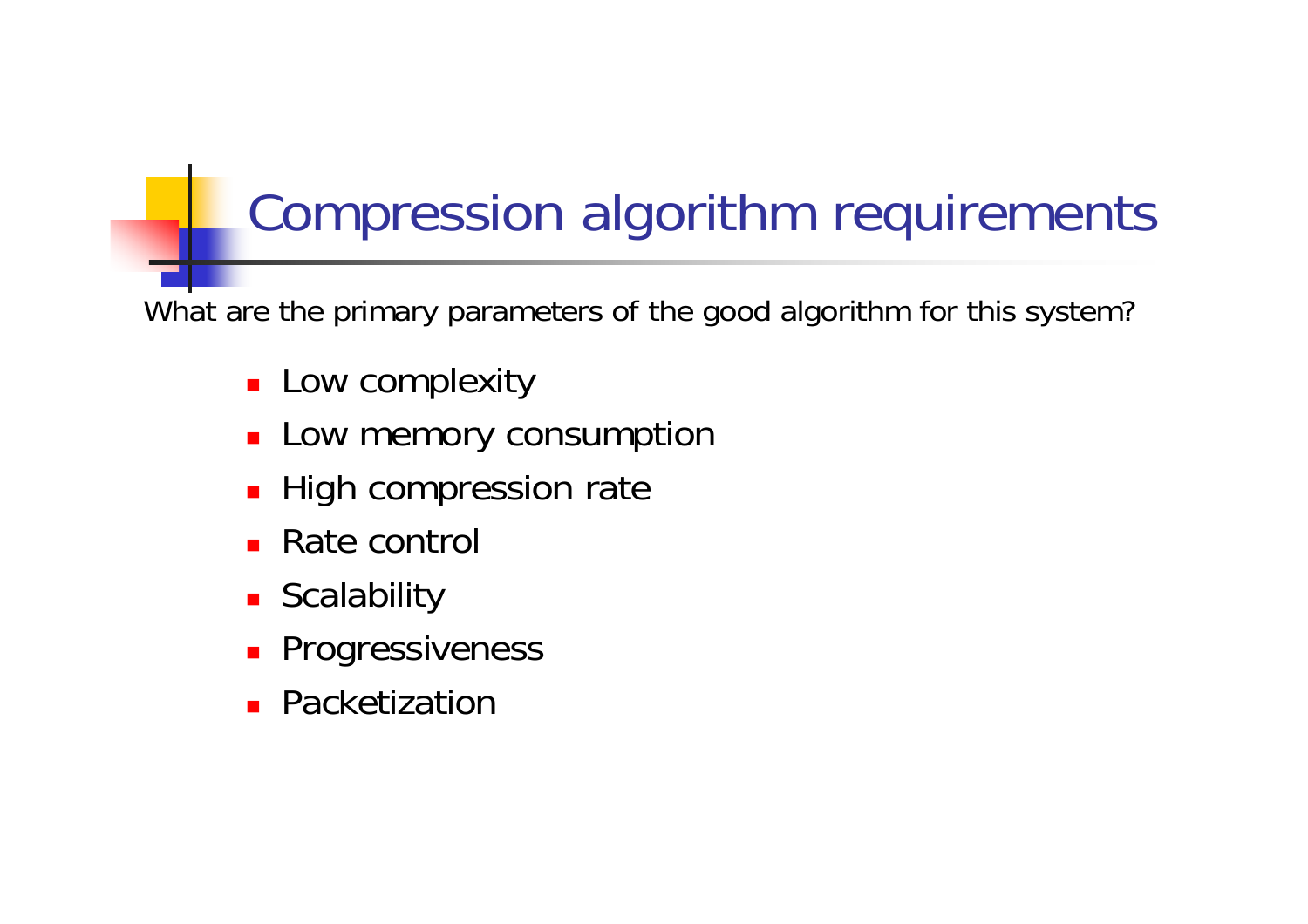## Compression algorithms comparison

### Why not all compression algorithms are suitable?

|                  | <b>Complexity</b> | <b>Memory</b><br>(no tiling) | <b>Memory</b><br>(tiling) | <b>PSNR</b>      | Rate<br><b>Control</b> | <b>Progressiveness</b> |
|------------------|-------------------|------------------------------|---------------------------|------------------|------------------------|------------------------|
| <b>JPEG-LS</b>   | <b>Medium</b>     | Very good                    | Very good                 | <b>Best</b>      | <b>No</b>              | <b>No</b>              |
| <b>JPEG</b>      | Low               | Very good                    | Very good                 | Good             | <b>No</b>              | <b>No</b>              |
| <b>PJPEG</b>     | Low               | Good                         | Good                      | Good             | <b>No</b>              | <b>Bad</b>             |
| <b>JPEG 2000</b> | <b>High</b>       | <b>Bad</b>                   | Good                      | <b>Very good</b> | <b>Yes</b>             | Good                   |
| H.264            | <b>High</b>       | Good                         | Very good                 | Good             | <b>No</b>              | <b>No</b>              |

### **Standard JPEG?**

- Low complexity
- Low memory consumption
- Good rate-distortion characteristics
- **But! No rate control No progressiveness**

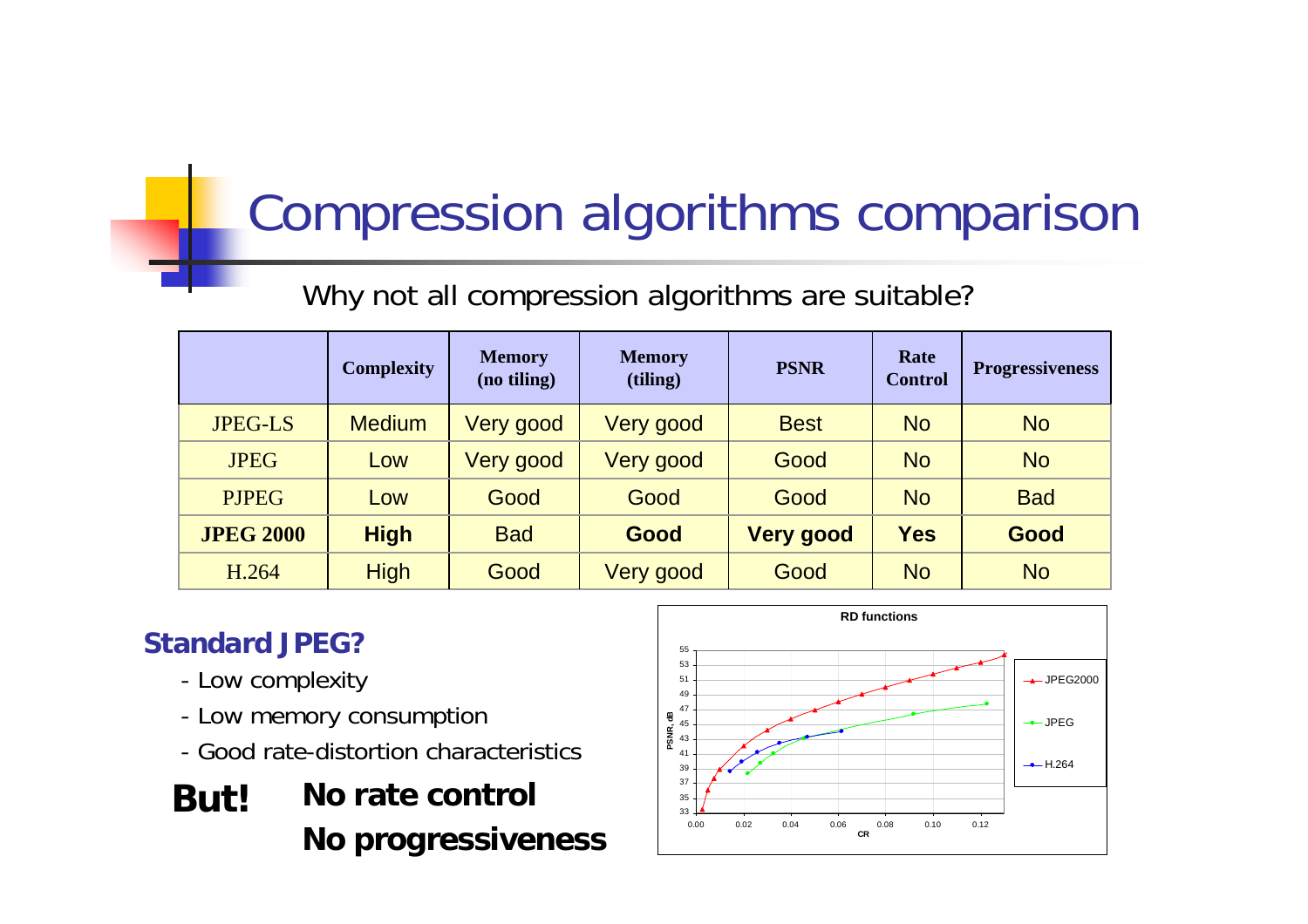# JPEG2000 scheme



#### **Advantages:**

- $\overline{\phantom{a}}$ Lossless and lossy compression
- $\mathbf{r}$ Tiling option
- $\mathcal{L}_{\mathcal{A}}$ Error resilience
- $\mathcal{L}_{\mathcal{A}}$ Blocking
- $\mathbf{r}$ Multi-resolution representation
- ▉ Region Of Interest (ROI) coding
- $\mathcal{L}_{\mathcal{A}}$ Flexible file format etc.

### **Disadvantages:**

- П **Significantly slower than previous** JPEG standard
- L. High complexity - extremely important for hardware implementation
- $\blacksquare$  Shows moderate results for tiling mode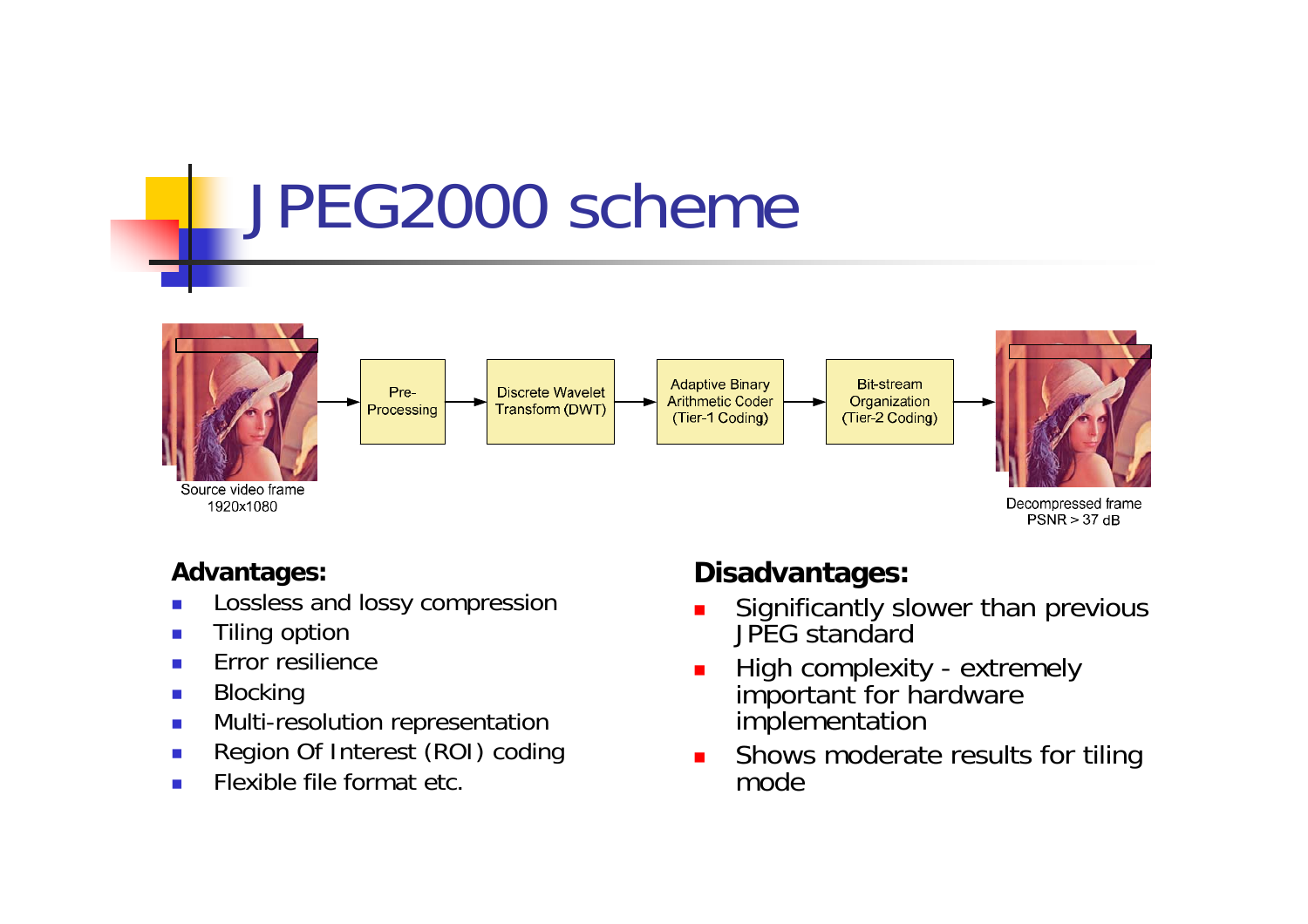

## Complexity decreasing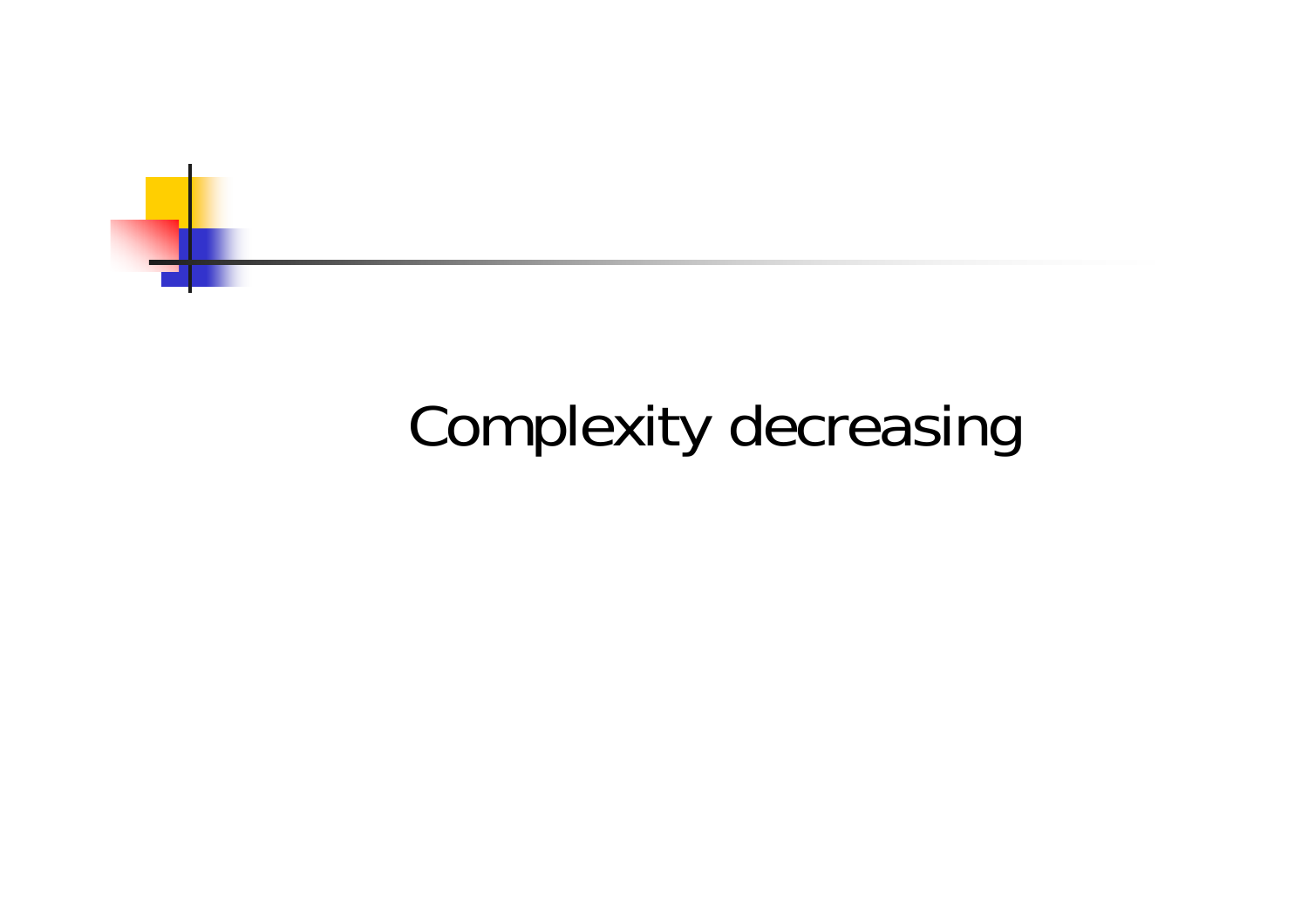Tiling option

**Goal:** decrease memory consumptions at coder/decoder (only for one tile)



JPEG2000 algorithm without tiling shows much better results than version with tiling because the first one operates with the whole image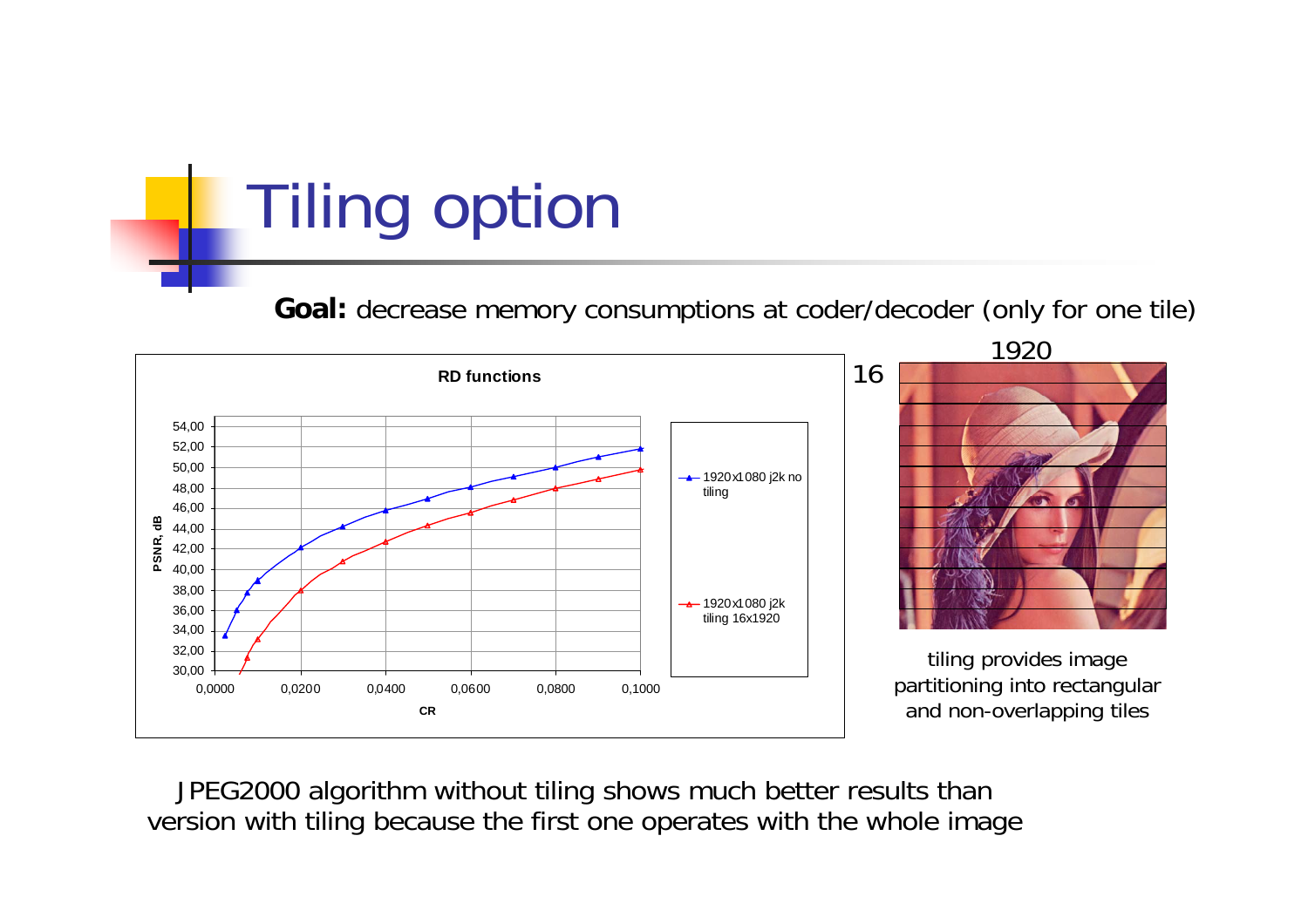# Parameters optimization

### **Goal:** coordinate coding parameters with each other

### **Coding parameters:**

- P. tilewidth
- $\mathbb{R}^3$ tileheight
- $\mathcal{L}_{\text{max}}$ codeblock width
- $\overline{\phantom{a}}$ codeblock height
- $\mathcal{L}_{\mathcal{A}}$  number of resolution levels etc.

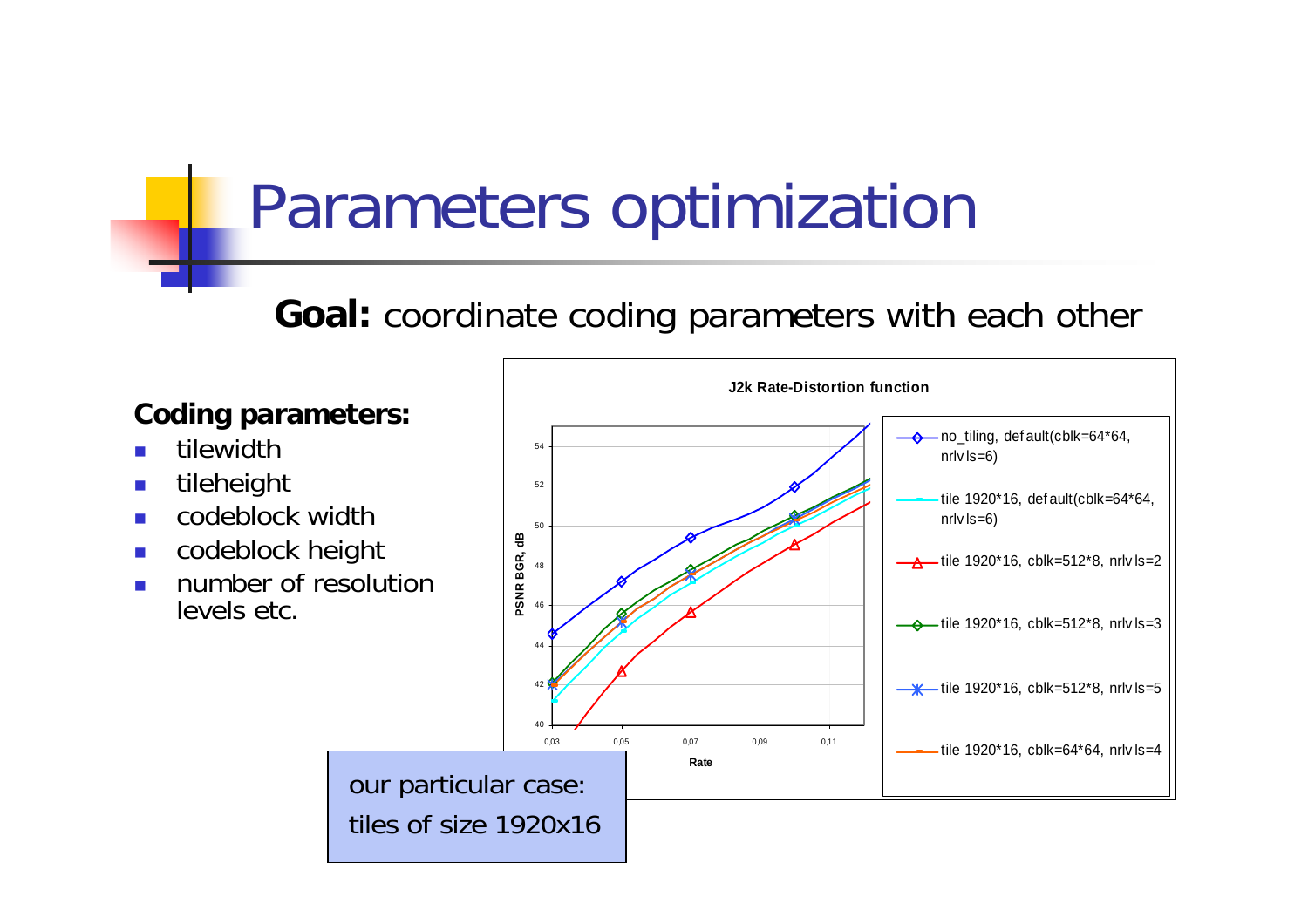## Text & video compression

#### **Video (Photo images) - 2 levels of DWT Text (Screenshots) – no DWT**





#### Compression artifacts

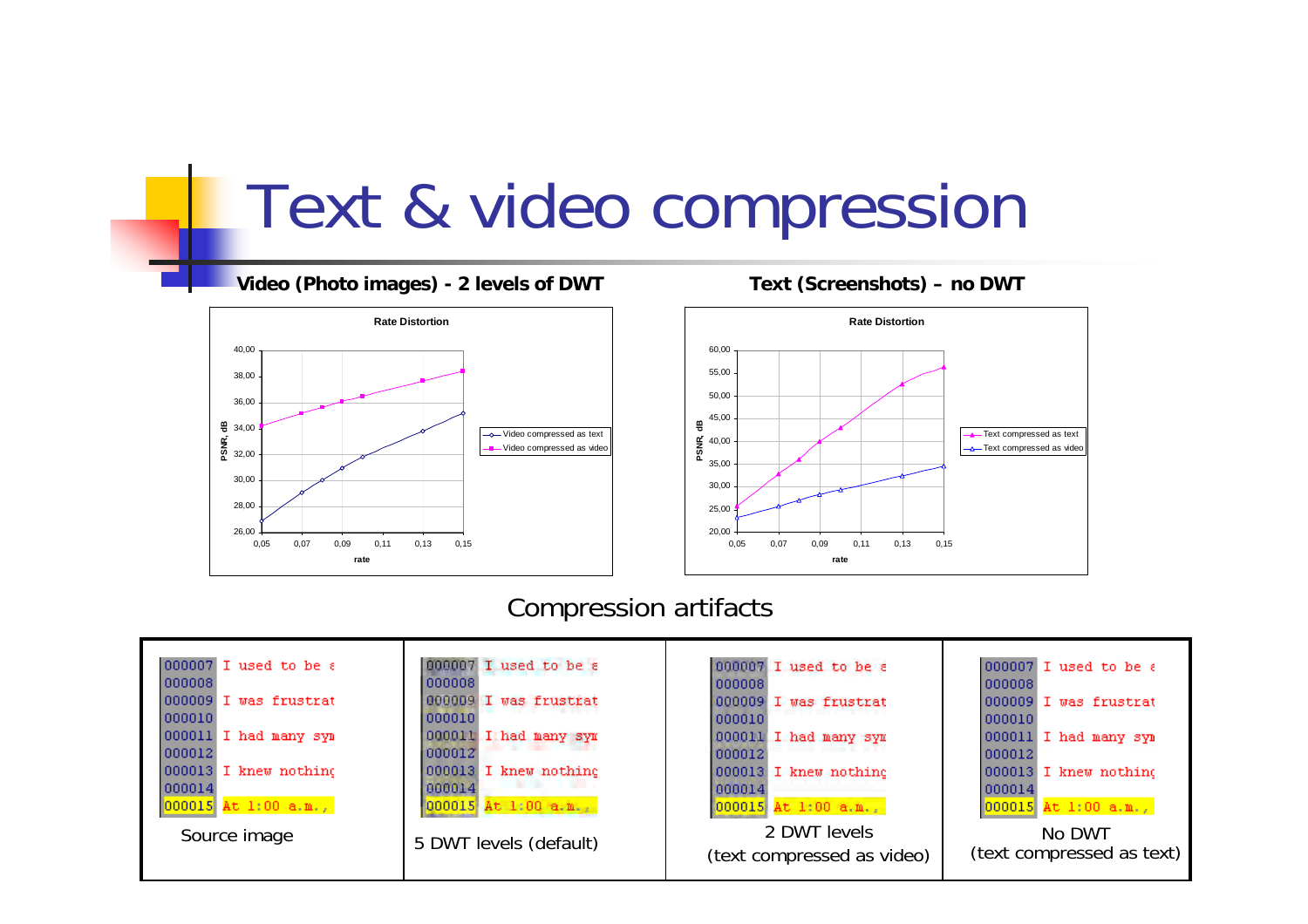# Rate control mechanism

Rate control provides with the compression rate to fit channel throughput

#### **Pre-compression rate control scheme: (H.264, JPEG)**

Allows only to define the most appropriate Quantizing Parameter (QP) before encoding. Actually, it doesn't mean that the highest PSNR can be achieved for this rate even if QP is calculated considering previously encoded tiles.

#### **Post-compression rate control scheme: (JPEG2000)**

After lossless encoding only some parts of the compressed data are included into the final bit stream. This let us win the maximum PSNR for the target rate, and the result rate gives the best fit from below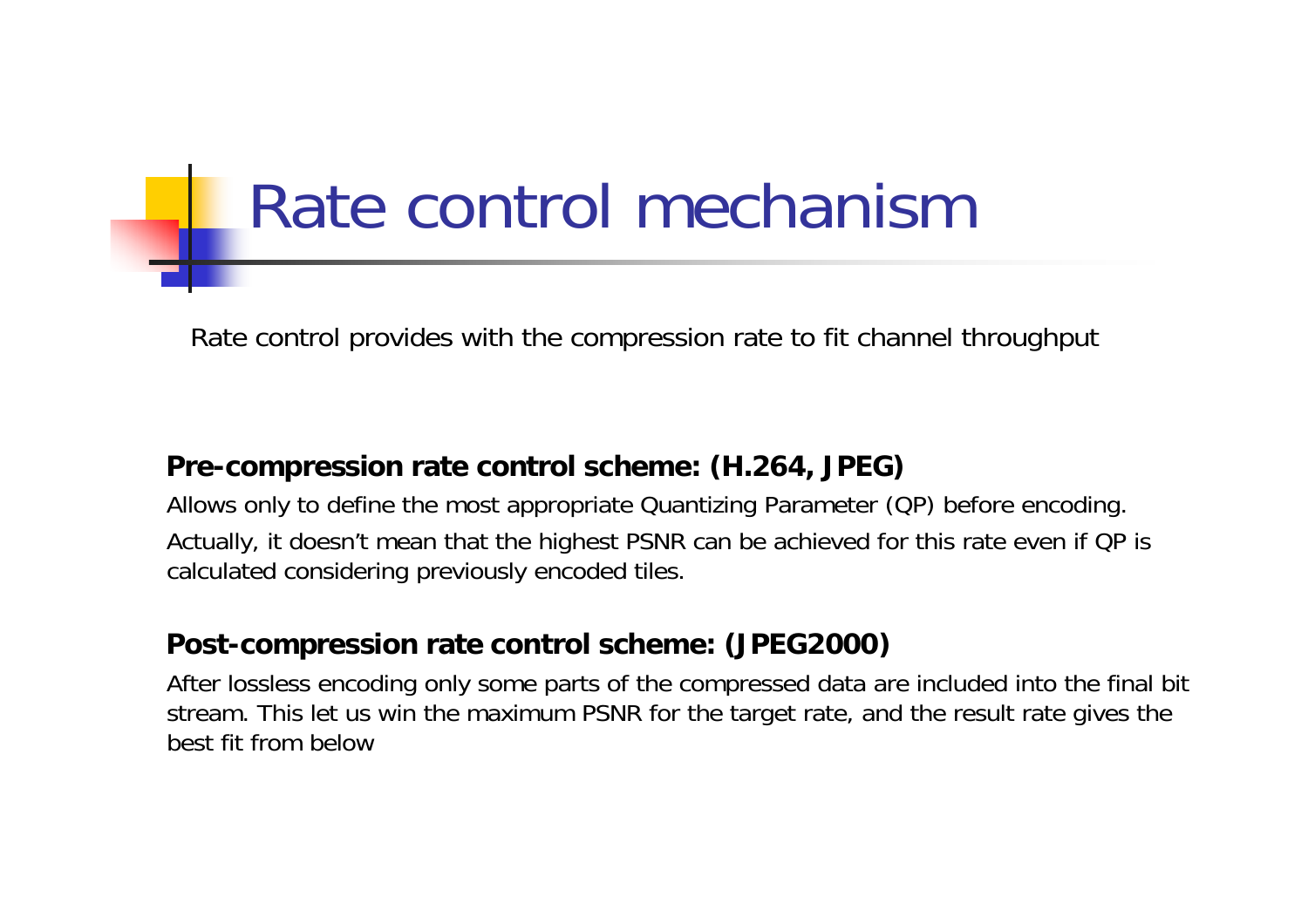## Rate control algorithm in JPEG2000

 $R = \sum r_i$  $D = \sum d_i^2$ Rate: Distortion:

 $n_i$ 

 $n_i$ 

*i i*

*i*

**Optimally truncated code blocks**





 $\alpha \rightarrow \alpha$ 

Optimization task:



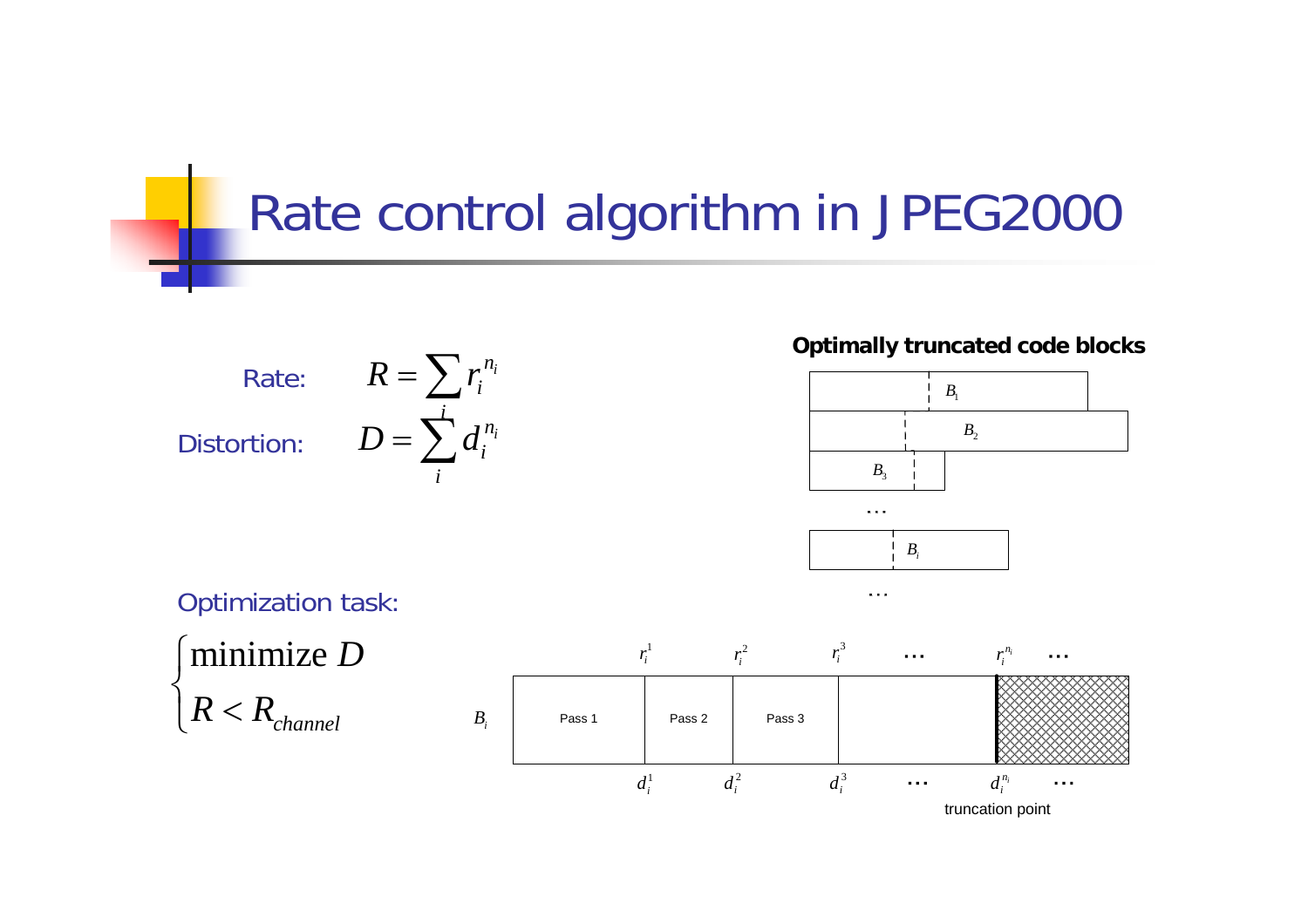### Rate & Quality control: scheme

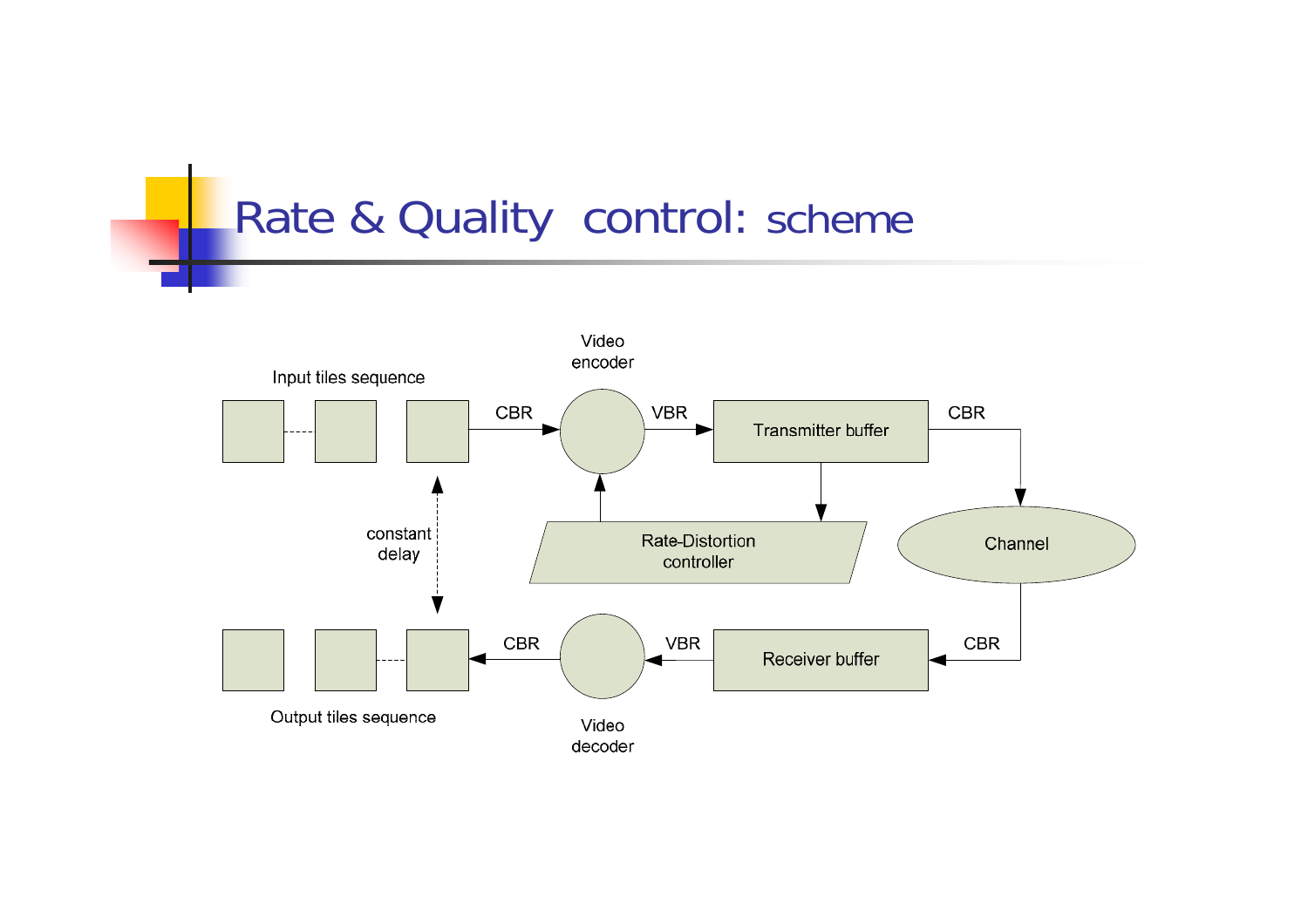### Comparison with original JPEG2000

Why is the original JPEG2000 rate control scheme not suitable?



Original JPEG2000 and JPEG2000 with buffering comparison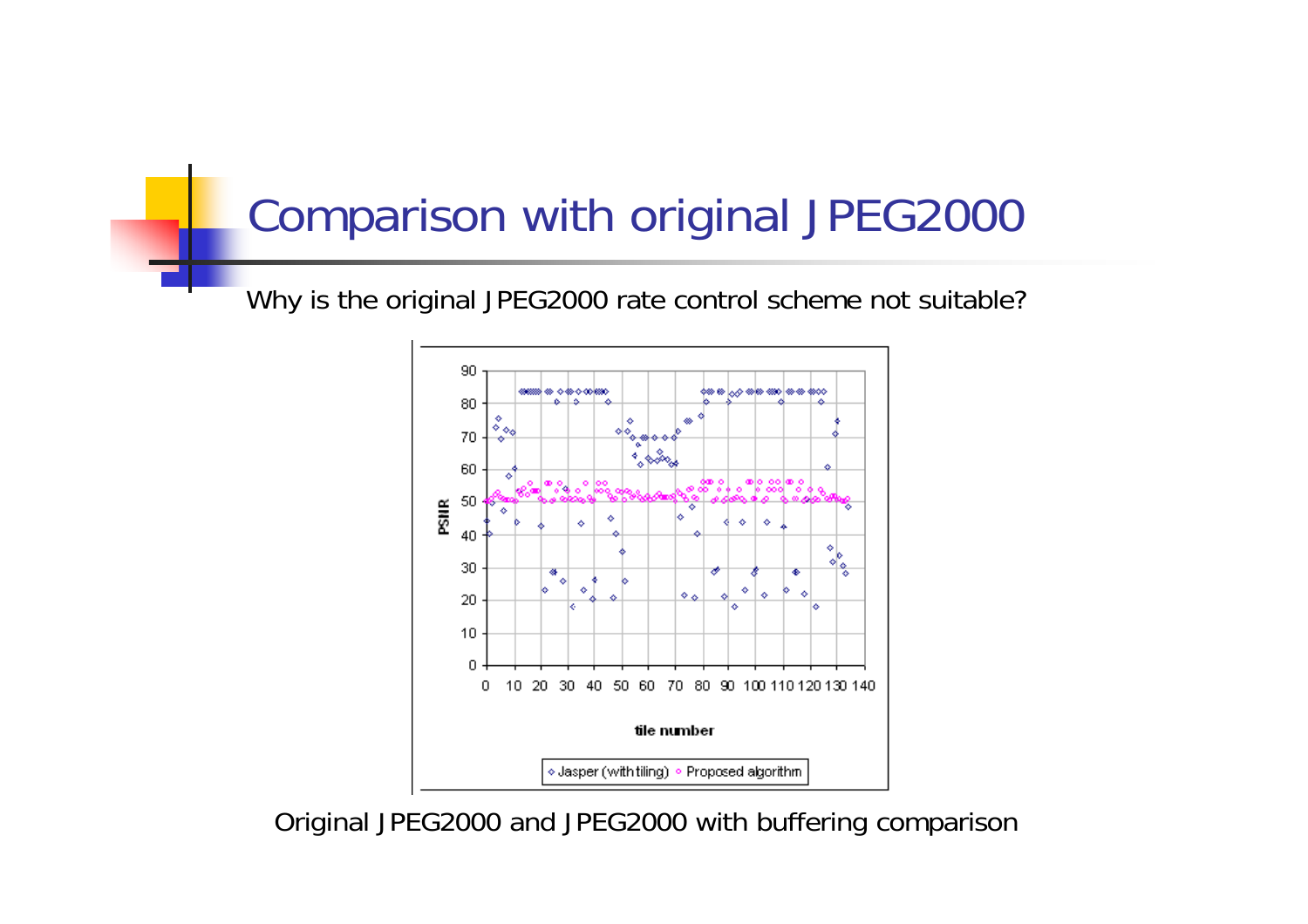### Rate & Quality control: algorithm

For each tile

$$
\begin{cases} \text{minimize } R_t \\ D_t \le D_{\text{max}} \end{cases}
$$

Optimization task (for all tiles):

$$
\begin{cases} \text{minimize } \max_{t} \ D_{t} \\ b_{t} \leq B_{0} \end{cases}
$$

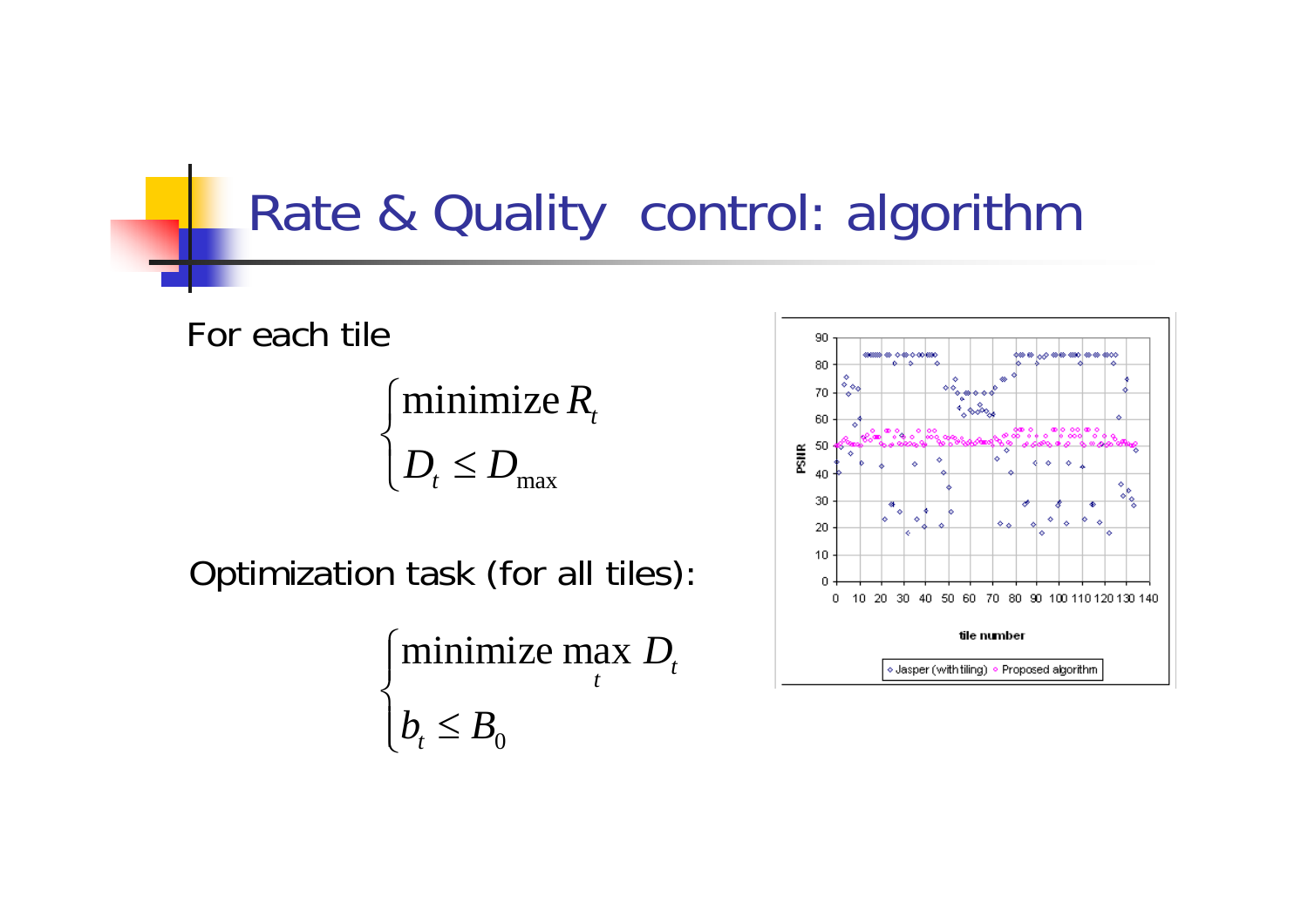### Rate & Quality control: results (graphs)



Original JPEG2000 and JPEG2000 with buffering comparison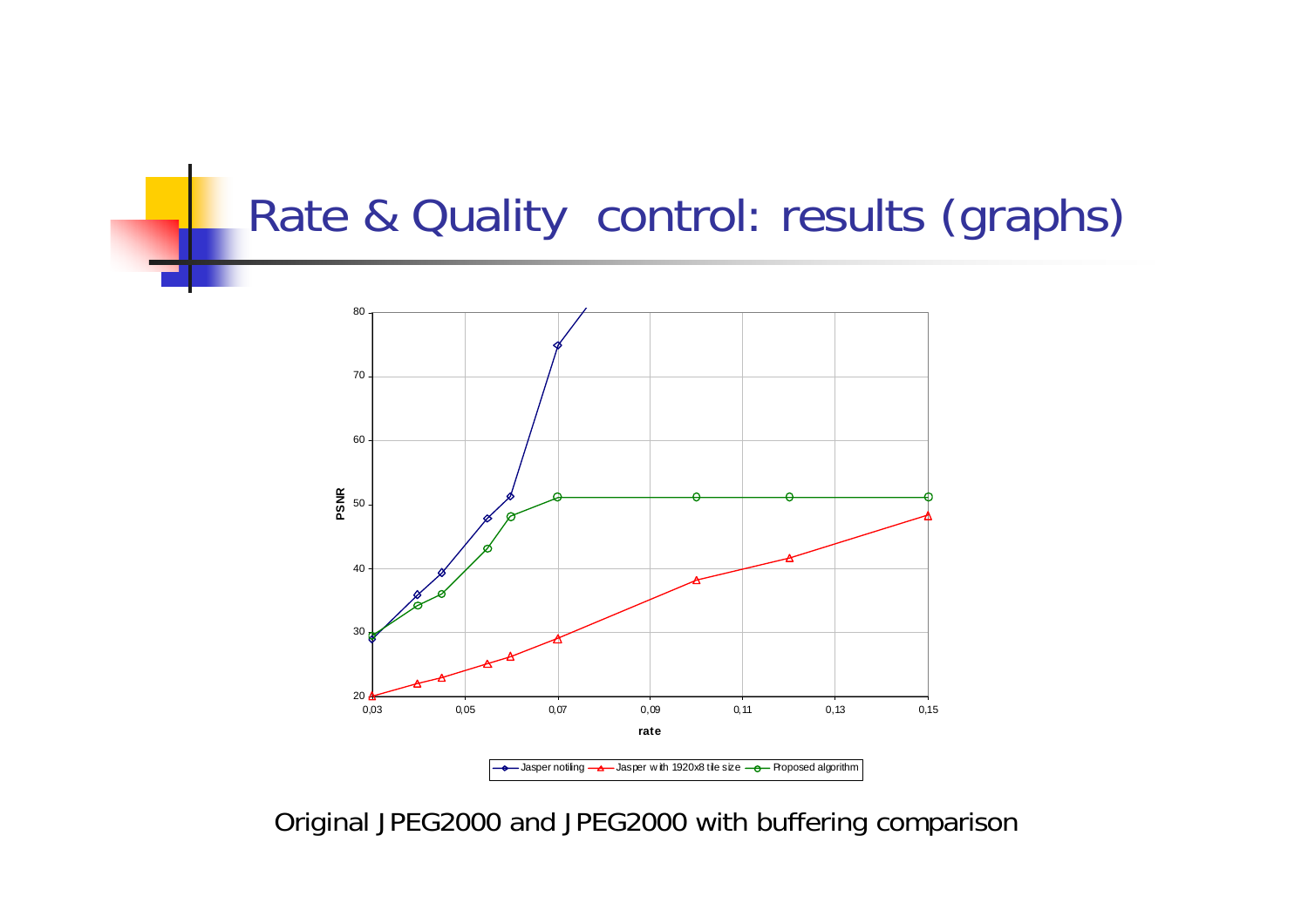### Rate & Quality control: results (images)





**Image compressed with original JPEG2000 Image compressed with JPEG2000 with buffering**